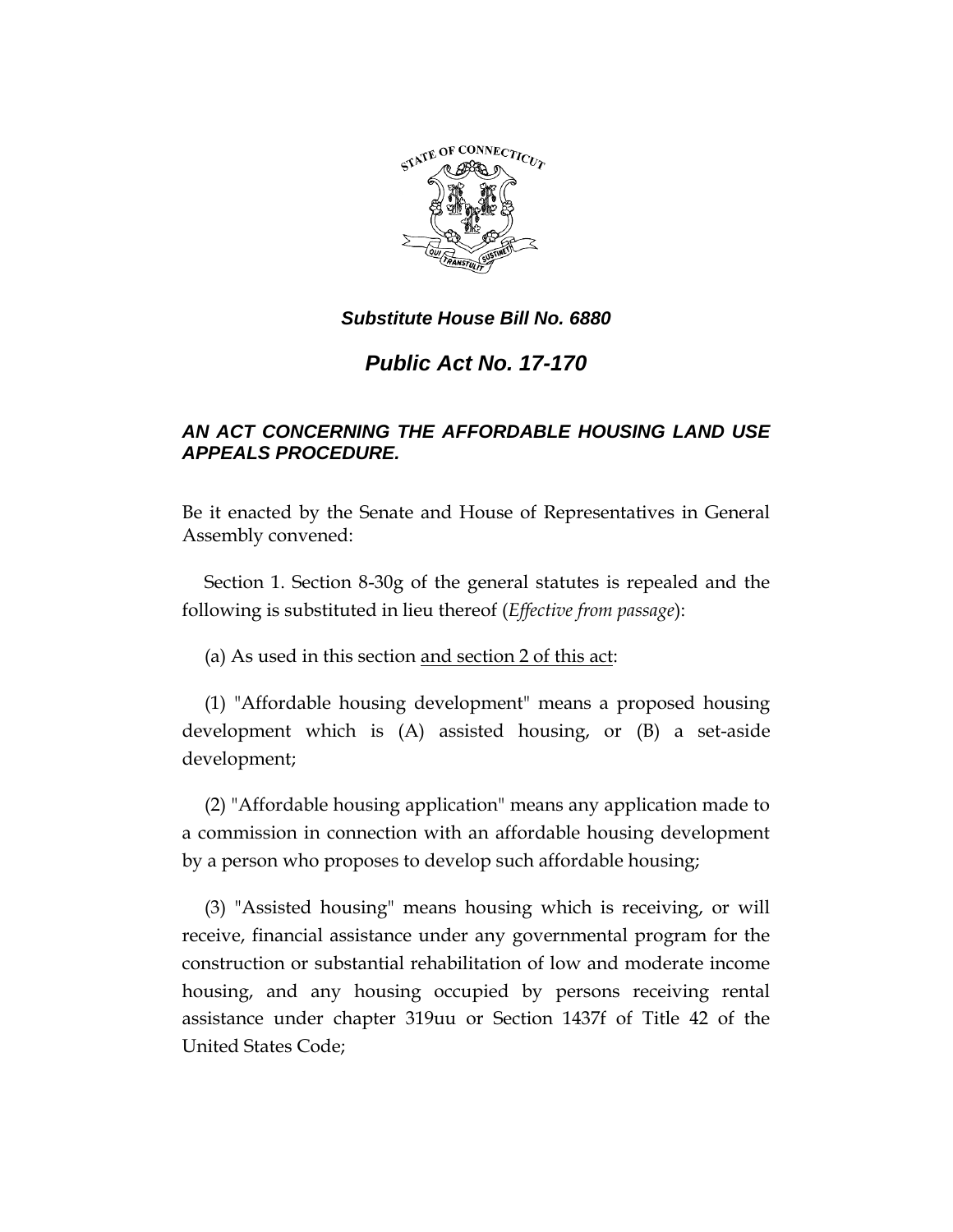(4) "Commission" means a zoning commission, planning commission, planning and zoning commission, zoning board of appeals or municipal agency exercising zoning or planning authority;

(5) "Municipality" means any town, city or borough, whether consolidated or unconsolidated;

(6) "Set-aside development" means a development in which not less than thirty per cent of the dwelling units will be conveyed by deeds containing covenants or restrictions which shall require that, for at least forty years after the initial occupation of the proposed development, such dwelling units shall be sold or rented at, or below, prices which will preserve the units as housing for which persons and families pay thirty per cent or less of their annual income, where such income is less than or equal to eighty per cent of the median income. In a set-aside development, of the dwelling units conveyed by deeds containing covenants or restrictions, a number of dwelling units equal to not less than fifteen per cent of all dwelling units in the development shall be sold or rented to persons and families whose income is less than or equal to sixty per cent of the median income and the remainder of the dwelling units conveyed by deeds containing covenants or restrictions shall be sold or rented to persons and families whose income is less than or equal to eighty per cent of the median income;

(7) "Median income" means, after adjustments for family size, the lesser of the state median income or the area median income for the area in which the municipality containing the affordable housing development is located, as determined by the United States Department of Housing and Urban Development; and

(8) "Commissioner" means the Commissioner of Housing.

(b) (1) Any person filing an affordable housing application with a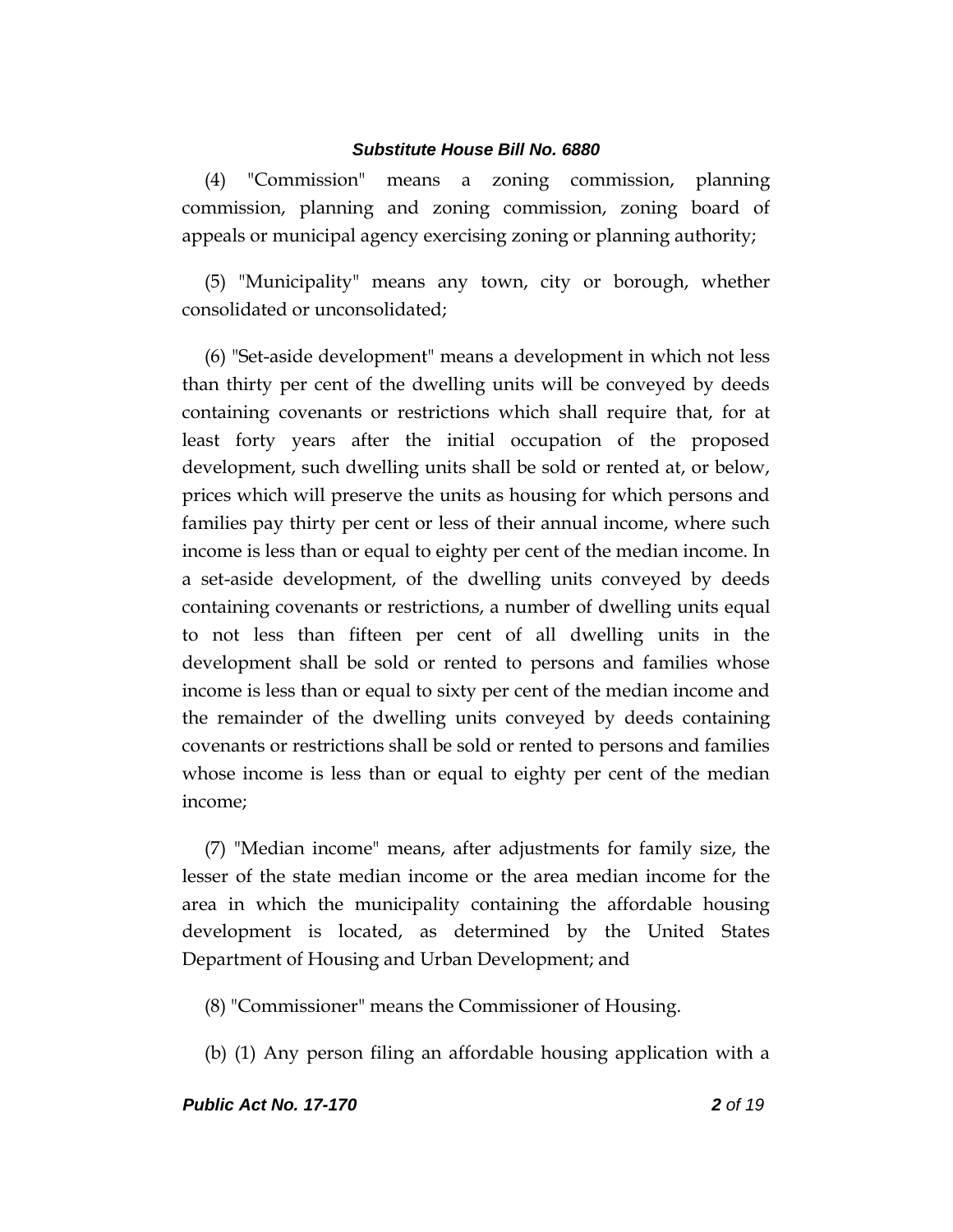commission shall submit, as part of the application, an affordability plan which shall include at least the following: (A) Designation of the person, entity or agency that will be responsible for the duration of any affordability restrictions, for the administration of the affordability plan and its compliance with the income limits and sale price or rental restrictions of this chapter; (B) an affirmative fair housing marketing plan governing the sale or rental of all dwelling units; (C) a sample calculation of the maximum sales prices or rents of the intended affordable dwelling units; (D) a description of the projected sequence in which, within a set-aside development, the affordable dwelling units will be built and offered for occupancy and the general location of such units within the proposed development; and (E) draft zoning regulations, conditions of approvals, deeds, restrictive covenants or lease provisions that will govern the affordable dwelling units.

(2) The commissioner shall, within available appropriations, adopt regulations pursuant to chapter 54 regarding the affordability plan. Such regulations may include additional criteria for preparing an affordability plan and shall include: (A) A formula for determining rent levels and sale prices, including establishing maximum allowable down payments to be used in the calculation of maximum allowable sales prices; (B) a clarification of the costs that are to be included when calculating maximum allowed rents and sale prices; (C) a clarification as to how family size and bedroom counts are to be equated in establishing maximum rental and sale prices for the affordable units; and (D) a listing of the considerations to be included in the computation of income under this section.

(c) Any commission, by regulation, may require that an affordable housing application seeking a change of zone **[**shall**]** include the submission of a conceptual site plan describing the proposed development's total number of residential units and their arrangement on the property and the proposed development's roads and traffic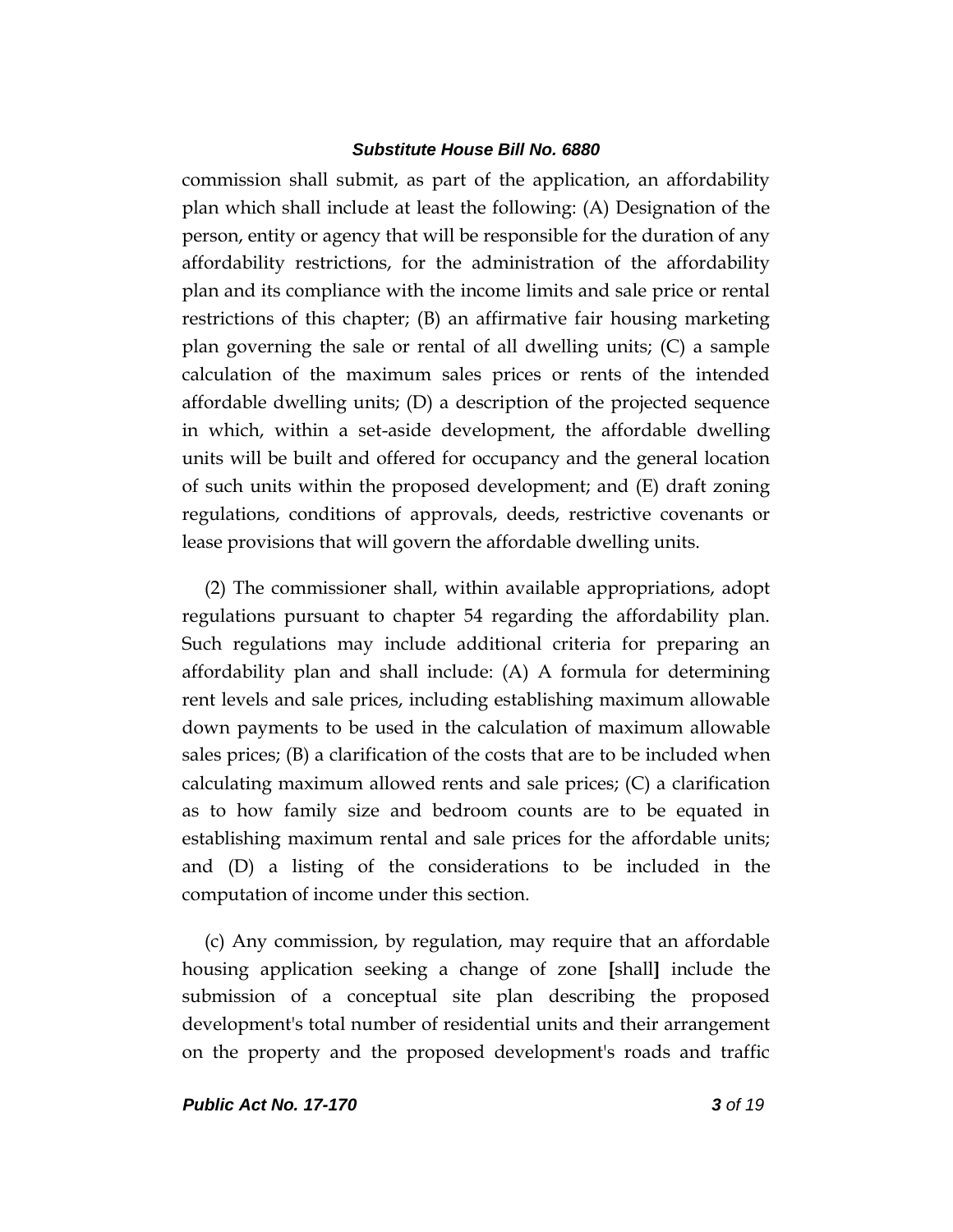circulation, sewage disposal and water supply.

(d) For any affordable dwelling unit that is rented as part of a setaside development, if the maximum monthly housing cost, as calculated in accordance with subdivision (6) of subsection (a) of this section, would exceed one hundred per cent of the Section 8 fair market rent as determined by the United States Department of Housing and Urban Development, in the case of units set aside for persons and families whose income is less than or equal to sixty per cent of the median income, then such maximum monthly housing cost shall not exceed one hundred per cent of said Section 8 fair market rent. If the maximum monthly housing cost, as calculated in accordance with subdivision (6) of subsection (a) of this section, would exceed one hundred twenty per cent of the Section 8 fair market rent, as determined by the United States Department of Housing and Urban Development, in the case of units set aside for persons and families whose income is less than or equal to eighty per cent of the median income, then such maximum monthly housing cost shall not exceed one hundred twenty per cent of such Section 8 fair market rent.

(e) For any affordable dwelling unit that is rented in order to comply with the requirements of a set-aside development, no person shall impose on a prospective tenant who is receiving governmental rental assistance a maximum percentage-of-income-for-housing requirement that is more restrictive than the requirement, if any, imposed by such governmental assistance program.

(f) **[**Any**]** Except as provided in subsections (k) and (l) of this section, any person whose affordable housing application is denied, or is approved with restrictions which have a substantial adverse impact on the viability of the affordable housing development or the degree of affordability of the affordable dwelling units in a set-aside development, may appeal such decision pursuant to the procedures of this section. Such appeal shall be filed within the time period for filing

*Public Act No. 17-170 4 of 19*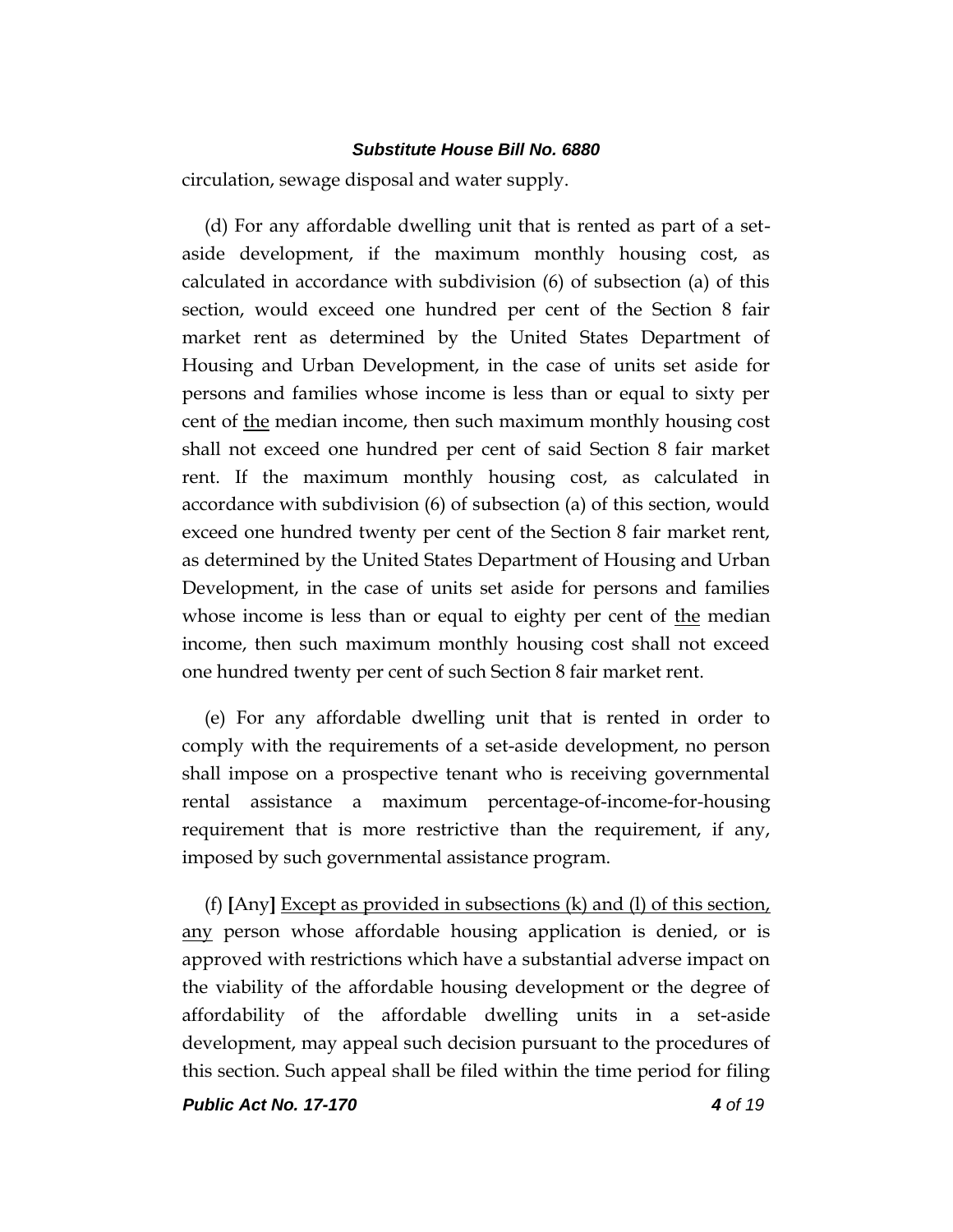appeals as set forth in section 8-8, 8-9, 8-28 or 8-30a, as applicable, and shall be made returnable to the superior court for the judicial district where the real property which is the subject of the application is located. Affordable housing appeals, including pretrial motions, shall be heard by a judge assigned by the Chief Court Administrator to hear such appeals. To the extent practicable, efforts shall be made to assign such cases to a small number of judges, sitting in geographically diverse parts of the state, so that a consistent body of expertise can be developed. Unless otherwise ordered by the Chief Court Administrator, such appeals, including pretrial motions, shall be heard by such assigned judges in the judicial district in which such judge is sitting. Appeals taken pursuant to this subsection shall be privileged cases to be heard by the court as soon after the return day as is practicable. Except as otherwise provided in this section, appeals involving an affordable housing application shall proceed in conformance with the provisions of **[**said**]** section 8-8, 8-9, 8-28 or 8- 30a, as applicable.

(g) Upon an appeal taken under subsection (f) of this section, the burden shall be on the commission to prove, based upon the evidence in the record compiled before such commission, that the decision from which such appeal is taken and the reasons cited for such decision are supported by sufficient evidence in the record. The commission shall also have the burden to prove, based upon the evidence in the record compiled before such commission, that  $(1)$  (A) the decision is necessary to protect substantial public interests in health, safety or other matters which the commission may legally consider; (B) such public interests clearly outweigh the need for affordable housing; and (C) such public interests cannot be protected by reasonable changes to the affordable housing development, or (2) (A) the application which was the subject of the decision from which such appeal was taken would locate affordable housing in an area which is zoned for industrial use and which does not permit residential uses; and (B) the development is not

*Public Act No. 17-170 5 of 19*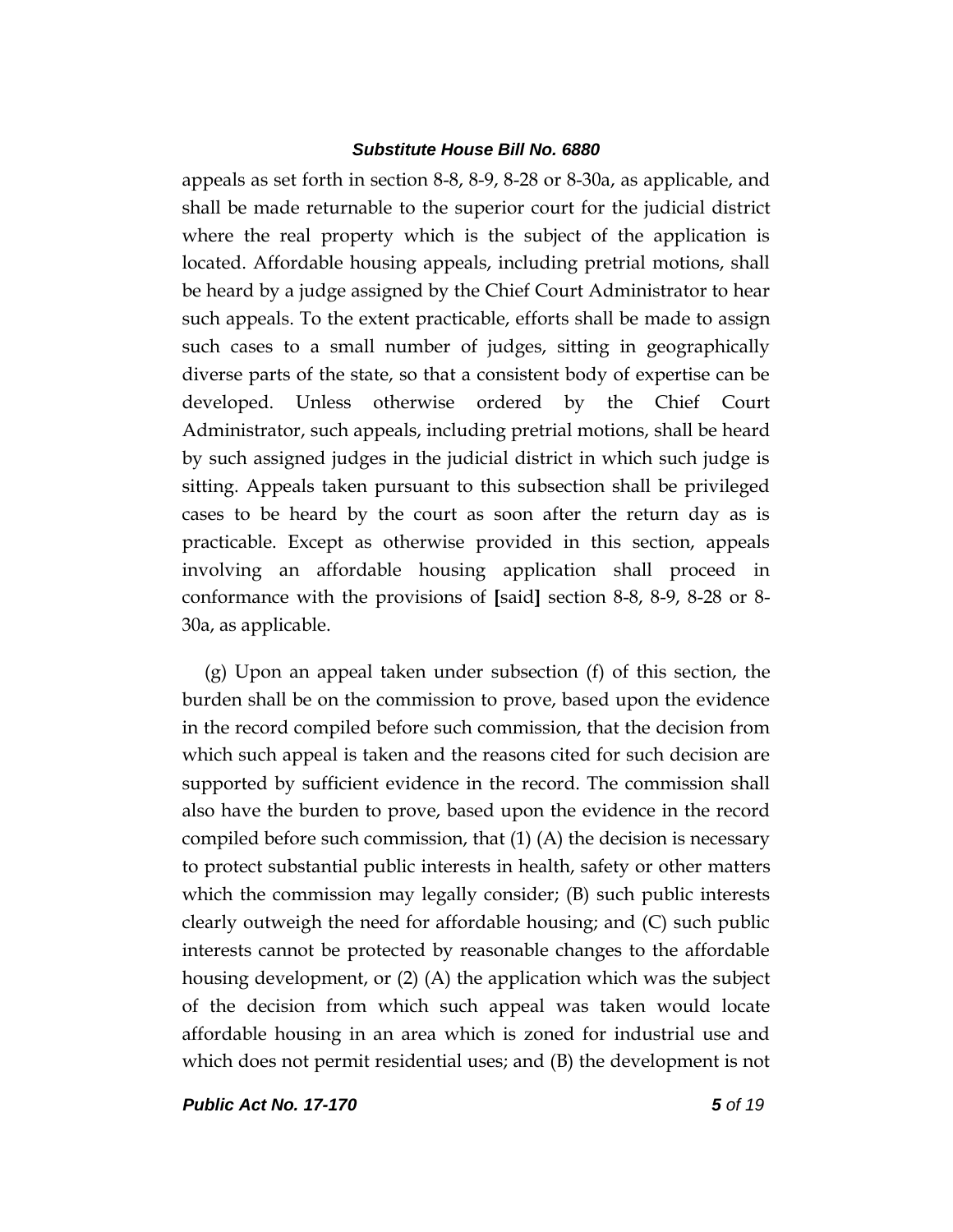assisted housing. **[**, as defined in subsection (a) of this section.**]** If the commission does not satisfy its burden of proof under this subsection, the court shall wholly or partly revise, modify, remand or reverse the decision from which the appeal was taken in a manner consistent with the evidence in the record before it.

(h) Following a decision by a commission to reject an affordable housing application or to approve an application with restrictions which have a substantial adverse impact on the viability of the affordable housing development or the degree of affordability of the affordable dwelling units, the applicant may, within the period for filing an appeal of such decision, submit to the commission a proposed modification of its proposal responding to some or all of the objections or restrictions articulated by the commission, which shall be treated as an amendment to the original proposal. The day of receipt of such a modification shall be determined in the same manner as the day of receipt is determined for an original application. The filing of such a proposed modification shall stay the period for filing an appeal from the decision of the commission on the original application. The commission shall hold a public hearing on the proposed modification if it held a public hearing on the original application and may hold a public hearing on the proposed modification if it did not hold a public hearing on the original application. The commission shall render a decision on the proposed modification not later than sixty-five days after the receipt of such proposed modification, provided, if, in connection with a modification submitted under this subsection, the applicant applies for a permit for an activity regulated pursuant to sections 22a-36 to 22a-45, inclusive, and the time for a decision by the commission on such modification under this subsection would lapse prior to the thirty-fifth day after a decision by an inland wetlands and watercourses agency, the time period for decision by the commission on the modification under this subsection shall be extended to thirtyfive days after the decision of such agency. The commission shall issue

*Public Act No. 17-170 6 of 19*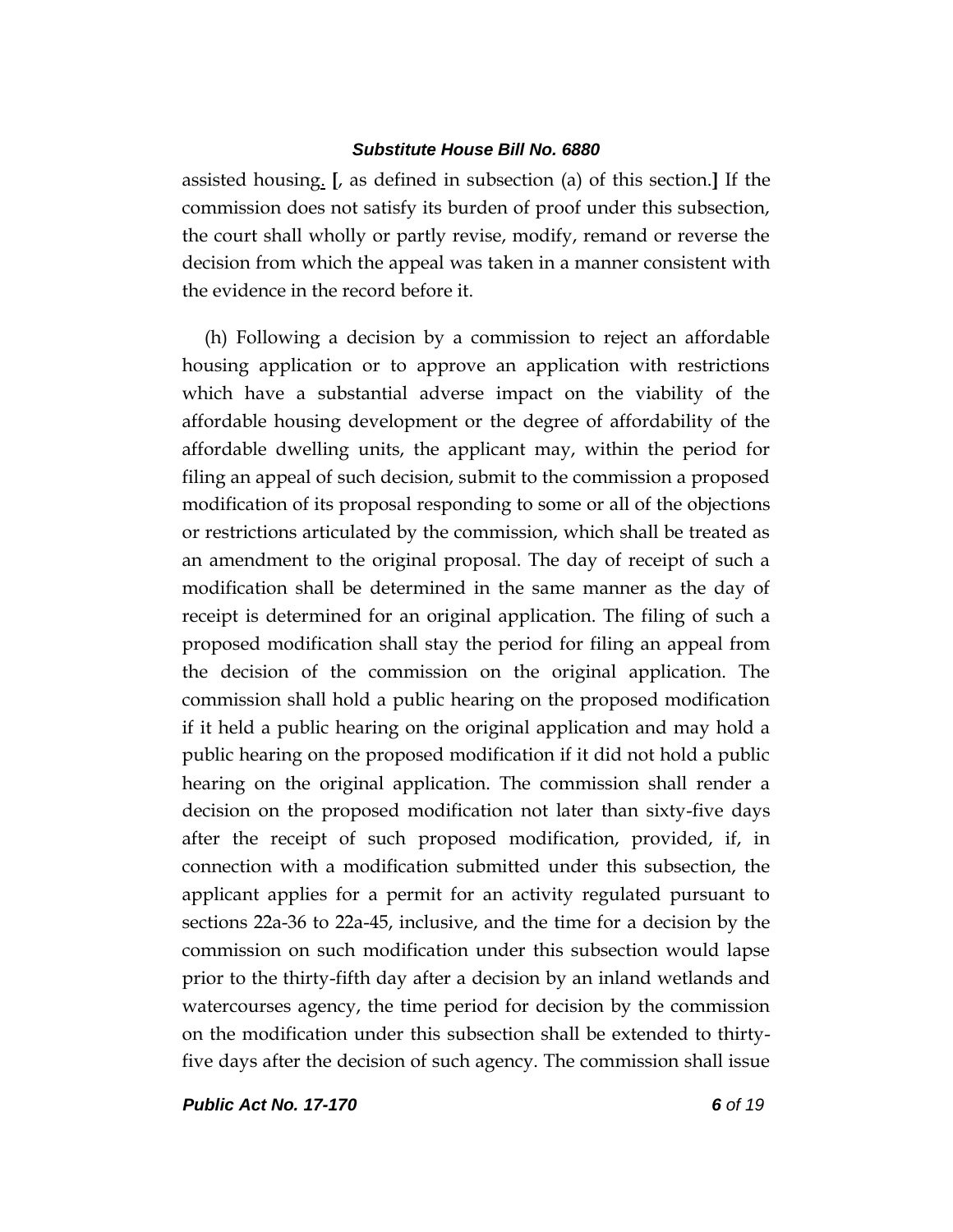notice of its decision as provided by law. Failure of the commission to render a decision within said sixty-five days or subsequent extension period permitted by this subsection shall constitute a rejection of the proposed modification. Within the time period for filing an appeal on the proposed modification as set forth in section 8-8, 8-9, 8-28 or 8-30a, as applicable, the applicant may appeal the commission's decision on the original application and the proposed modification in the manner set forth in this section. Nothing in this subsection shall be construed to limit the right of an applicant to appeal the original decision of the commission in the manner set forth in this section without submitting a proposed modification or to limit the issues which may be raised in any appeal under this section.

(i) Nothing in this section shall be deemed to preclude any right of appeal under the provisions of section 8-8, 8-9, 8-28 or 8-30a.

(j) A commission or its designated authority shall have, with respect to compliance of an affordable housing development with the provisions of this chapter, the same powers and remedies provided to commissions by section 8-12.

(k) **[**Notwithstanding the provisions of subsections (a) to (j), inclusive, of this section, the**]** The affordable housing appeals procedure established under this section shall not be available if the real property which is the subject of the application is located in a municipality in which at least ten per cent of all dwelling units in the municipality are (1) assisted housing, **[**or**]** (2) currently financed by Connecticut Housing Finance Authority mortgages, **[**or**]** (3) subject to binding recorded deeds containing covenants or restrictions which require that such dwelling units be sold or rented at, or below, prices which will preserve the units as housing for which persons and families pay thirty per cent or less of income, where such income is less than or equal to eighty per cent of the median income, **[**or**]** (4) mobile manufactured homes located in mobile manufactured home parks or

*Public Act No. 17-170 7 of 19*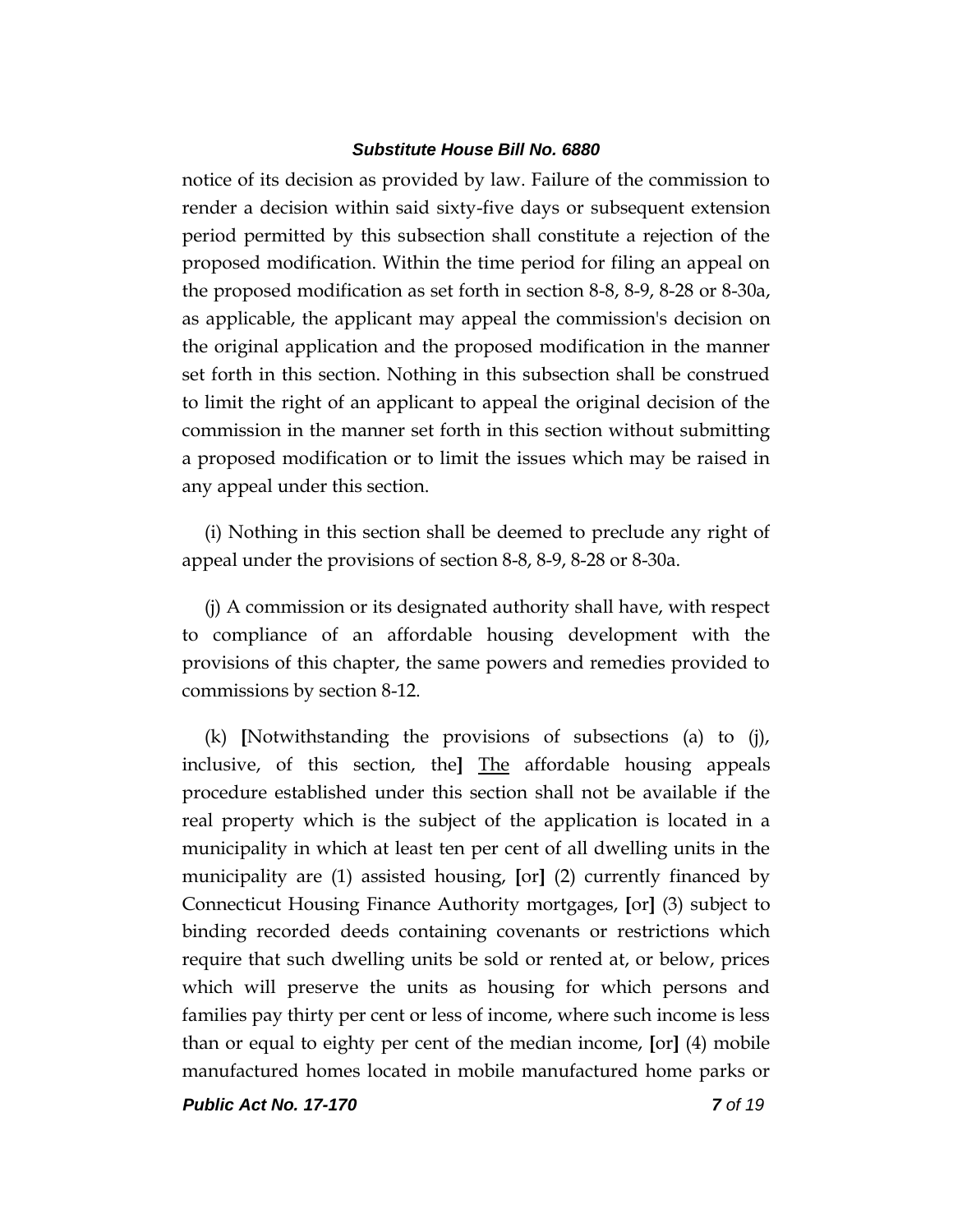legally approved accessory apartments, which homes or apartments are subject to binding recorded deeds containing covenants or restrictions which require that such dwelling units be sold or rented at, or below, prices which will preserve the units as housing for which, for a period of not less than ten years, persons and families pay thirty per cent or less of income, where such income is less than or equal to eighty per cent of the median income, or (5) mobile manufactured homes located in resident-owned mobile manufactured home parks. The municipalities meeting the criteria set forth in this subsection shall be listed in the report submitted under section 8-37qqq. As used in this subsection, "accessory apartment" means a separate living unit that (A) is attached to the main living unit of a house, which house has the external appearance of a single-family residence, (B) has a full kitchen, (C) has a square footage that is not more than thirty per cent of the total square footage of the house, (D) has an internal doorway connecting to the main living unit of the house, (E) is not billed separately from such main living unit for utilities, and (F) complies with the building code and health and safety regulations, and "resident-owned mobile manufactured home park" means a mobile manufactured home park consisting of mobile manufactured homes located on land that is deed restricted, and, at the time of issuance of a loan for the purchase of such land, such loan required seventy-five per cent of the units to be leased to persons with incomes equal to or less than eighty per cent of the median income, and either (i) forty per cent of said seventy-five per cent to be leased to persons with incomes equal to or less than sixty per cent of the median income, or (ii) twenty per cent of said seventy-five per cent to be leased to persons with incomes equal to or less than fifty per cent of the median income.

(l) (1) **[**Notwithstanding the provisions of subsections (a) to (j), inclusive,**]** Except as provided in subdivision (2) of this **[**section**]** subsection, the affordable housing appeals procedure established under this section shall not be applicable to an affordable housing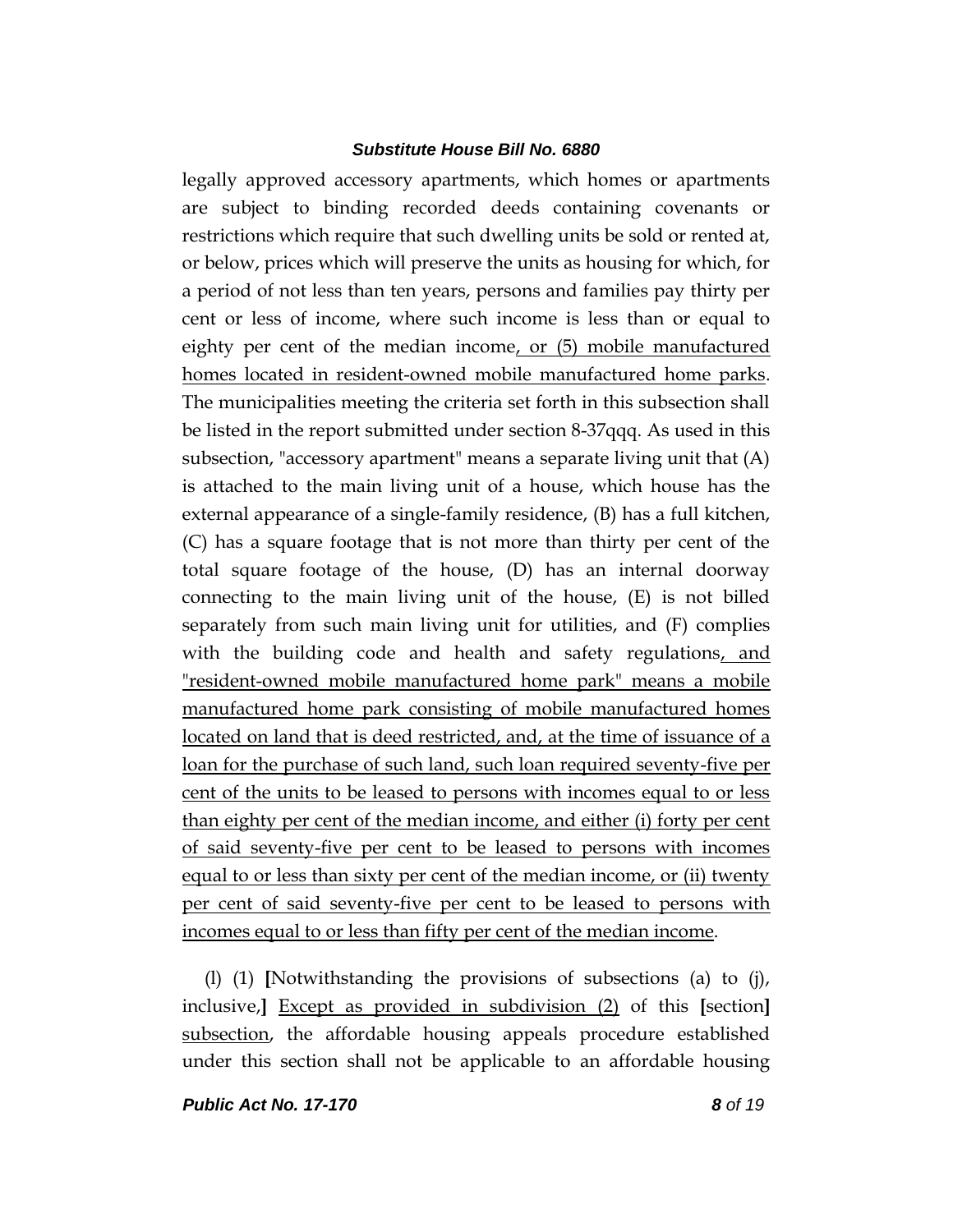application filed with a commission during a moratorium, which shall **[**be the four-year period**]** commence after (A) a certification of affordable housing project completion issued by the commissioner is published in the Connecticut Law Journal, or (B) **[**after**]** notice of a provisional approval is published pursuant to subdivision (4) of this subsection. Any such moratorium shall be for a period of four years, except that for any municipality that has (i) twenty thousand or more dwelling units, as reported in the most recent United States decennial census, and (ii) previously qualified for a moratorium in accordance with this section, any subsequent moratorium shall be for a period of five years. Any moratorium that is in effect on October 1, 2002, is extended by one year.

(2) **[**Notwithstanding the provisions of this subsection, such**]** Such moratorium shall not apply to (A) affordable housing applications for assisted housing in which ninety-five per cent of the dwelling units are restricted to persons and families whose income is less than or equal to sixty per cent of the median income,  $(B)$  other affordable housing applications for assisted housing containing forty or fewer dwelling units, or (C) affordable housing applications which were filed with a commission pursuant to this section prior to the date upon which the moratorium takes effect.

(3) Eligible units completed after a moratorium has begun may be counted toward establishing eligibility for a subsequent moratorium.

(4) (A) The commissioner shall issue a certificate of affordable housing project completion for the purposes of this subsection upon finding that there has been completed within the municipality one or more affordable housing developments which create housing unitequivalent points equal to  $(i)$  the greater of two per cent of all dwelling units in the municipality, as reported in the most recent United States decennial census, or **[**seventy-five**]** fifty housing unit-equivalent points, or (ii) for any municipality that has (I) adopted an affordable housing

*Public Act No. 17-170 9 of 19*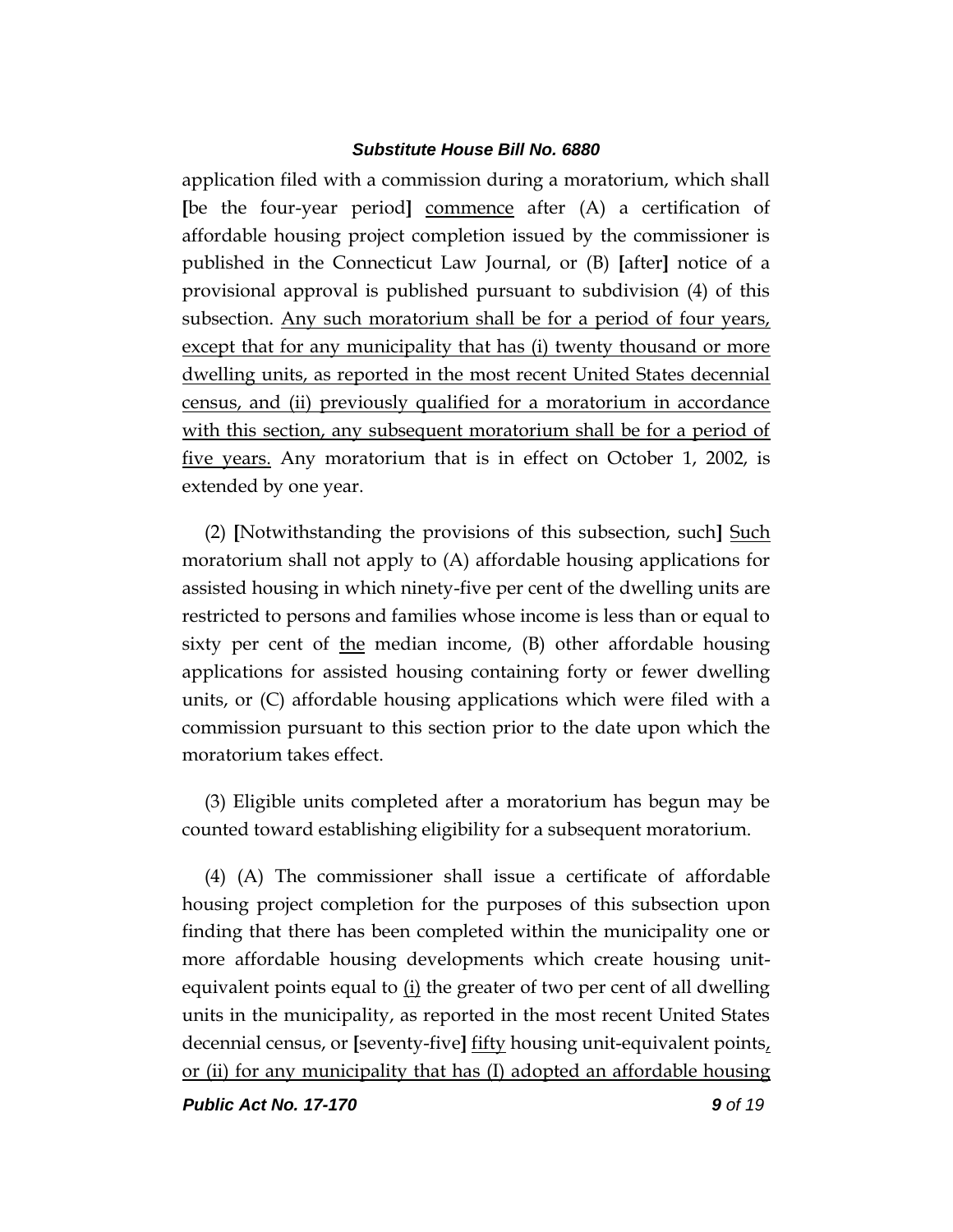plan in accordance with section 2 of this act, (II) twenty thousand or more dwelling units, as reported in the most recent United States decennial census, and (III) previously qualified for a moratorium in accordance with this section, one and one-half per cent of all dwelling units in the municipality, as reported in the most recent United States decennial census.

(B) A municipality may apply for a certificate of affordable housing project completion pursuant to this subsection by applying in writing to the commissioner, and including documentation showing that the municipality has accumulated the required number of points within the applicable time period. Such documentation shall include the location of each dwelling unit being counted, the number of points each dwelling unit has been assigned, and the reason, pursuant to this subsection, for assigning such points to such dwelling unit. Upon receipt of such application, the commissioner shall promptly cause a notice of the filing of the application to be published in the Connecticut Law Journal, stating that public comment on such application shall be accepted by the commissioner for a period of thirty days after the publication of such notice. Not later than ninety days after the receipt of such application, the commissioner shall either approve or reject such application. Such approval or rejection shall be accompanied by a written statement of the reasons for approval or rejection**,** pursuant to the provisions of this subsection. If the application is approved, the commissioner shall promptly cause a certificate of affordable housing project completion to be published in the Connecticut Law Journal. If the commissioner fails to either approve or reject the application within such ninety-day period, such application shall be deemed provisionally approved, and the municipality may cause notice of such provisional approval to be published in a conspicuous manner in a daily newspaper having general circulation in the municipality, in which case, such moratorium shall take effect upon such publication. The municipality shall send a copy of such notice to the commissioner.

*Public Act No. 17-170 10 of 19*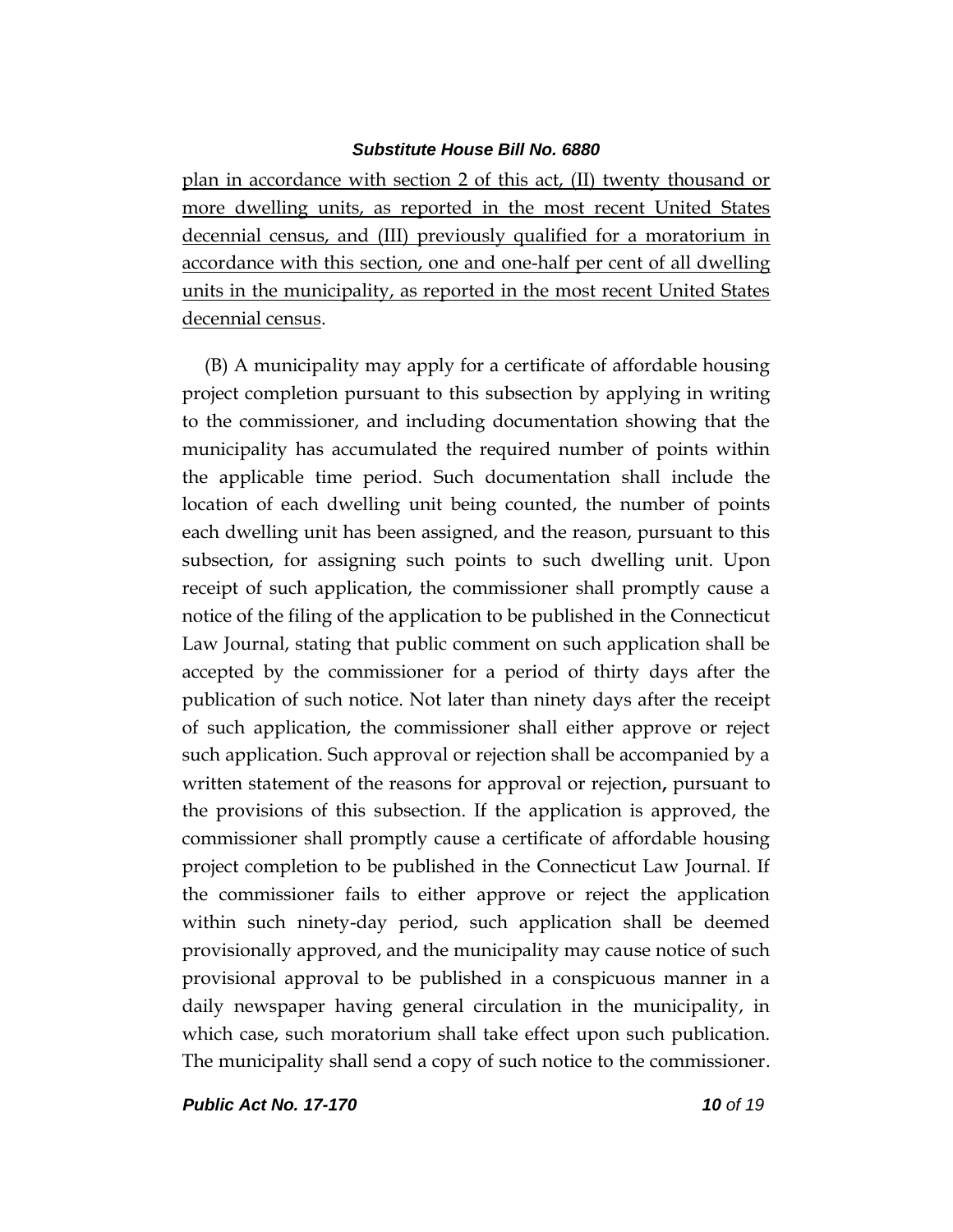Such provisional approval shall remain in effect unless the commissioner subsequently acts upon and rejects the application, in which case the moratorium shall terminate upon notice to the municipality by the commissioner.

(5) For the purposes of this subsection, "elderly units" are dwelling units whose occupancy is restricted by age, **[**and**]** "family units" are dwelling units whose occupancy is not restricted by age, and "residentowned mobile manufactured home park" has the same meaning as provided in subsection (k) of this section.

(6) For the purposes of this subsection, housing unit-equivalent points shall be determined by the commissioner as follows: (A) No points shall be awarded for a unit unless its occupancy is restricted to persons and families whose income is equal to or less than eighty per cent of the median income, except that unrestricted units in a set-aside development shall be awarded one-fourth point each. (B) Family units restricted to persons and families whose income is equal to or less than eighty per cent of the median income shall be awarded one point if an ownership unit and one and one-half points if a rental unit. (C) Family units restricted to persons and families whose income is equal to or less than sixty per cent of the median income shall be awarded one and one-half points if an ownership unit and two points if a rental unit. (D) Family units restricted to persons and families whose income is equal to or less than forty per cent of the median income shall be awarded two points if an ownership unit and two and one-half points if a rental unit. (E) Restricted family units containing at least three bedrooms shall be awarded an additional one-fourth point. (F) Elderly units restricted to persons and families whose income is equal to or less than eighty per cent of the median income shall be awarded one-half point. **[**(F)**]** (G) If at least sixty per cent of the total restricted units submitted by a municipality as part of an application for a certificate of affordable housing project completion are family units, any elderly units

*Public Act No. 17-170 11 of 19*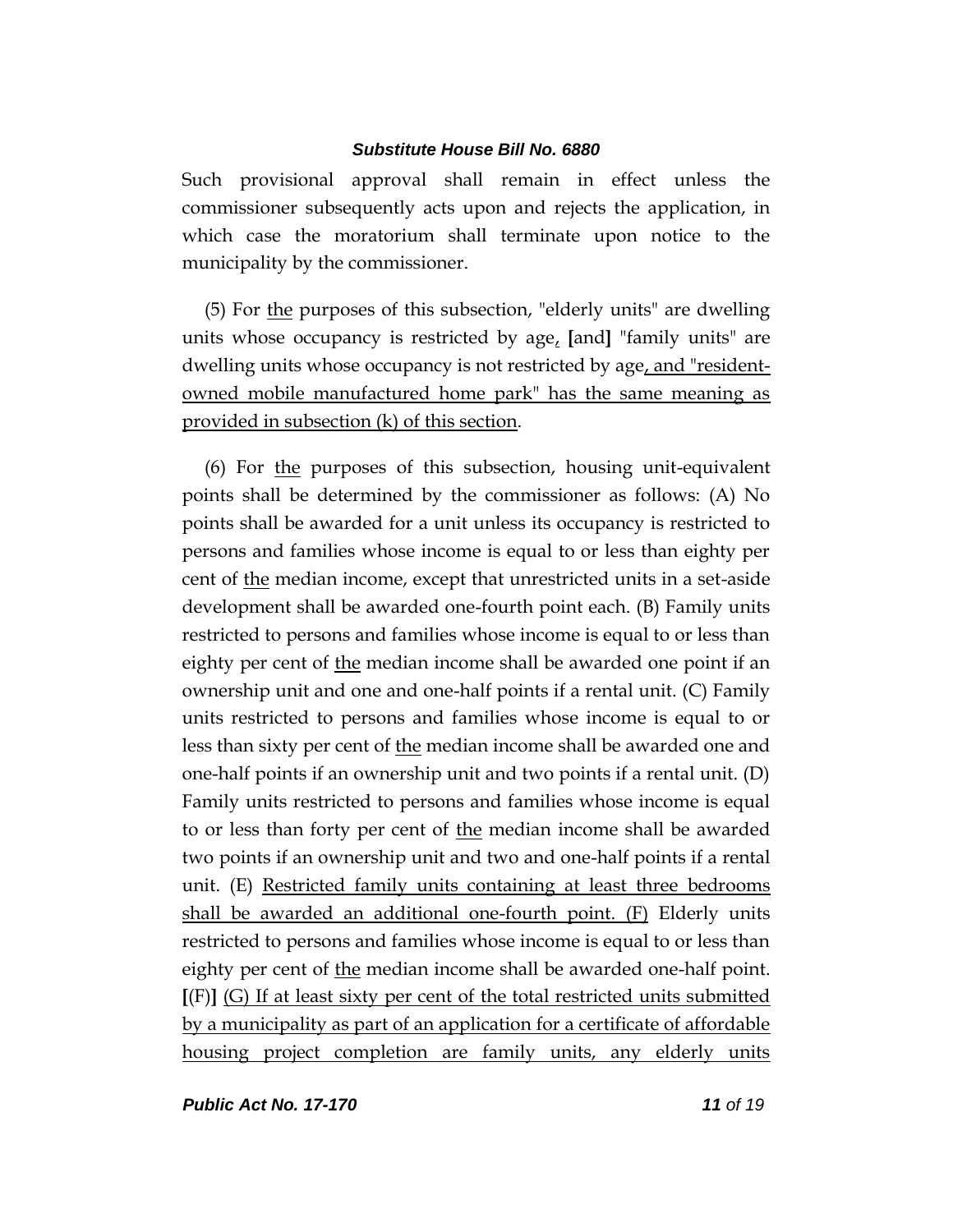submitted within such application shall be awarded an additional onehalf point. (H) Restricted family units located within an approved incentive housing development, as defined in section 8-13m, as amended by this act, shall be awarded an additional one-fourth point. (I) A set-aside development containing family units which are rental units shall be awarded additional points equal to twenty-two per cent of the total points awarded to such development, provided the application for such development was filed with the commission prior to July 6, 1995. (J) A mobile manufactured home in a resident-owned mobile manufactured home park shall be awarded points as follows: One and one-half points when occupied by persons and families with an income equal to or less than eighty per cent of the median income; two points when occupied by persons and families with an income equal to or less than sixty per cent of the median income; and onefourth point for the remaining units.

(7) Points shall be awarded only for dwelling units which **[**were**]** (A) were newly-constructed units in an affordable housing development, as that term was defined at the time of the affordable housing application, for which a certificate of occupancy was issued after July 1, 1990, **[**or**]** (B) were newly subjected after July 1, 1990, to deeds containing covenants or restrictions which require that, for at least the duration required by subsection (a) of this section for set-aside developments on the date when such covenants or restrictions took effect, such dwelling units shall be sold or rented at, or below, prices which will preserve the units as affordable housing for persons or families whose income does not exceed eighty per cent of the median income, (C) are located within an approved incentive housing development, as defined in section 8-13m, as amended by this act, or (D) are located in a resident-owned mobile manufactured home park.

(8) Points shall be subtracted, applying the formula in subdivision (6) of this subsection, for any affordable dwelling unit which, on or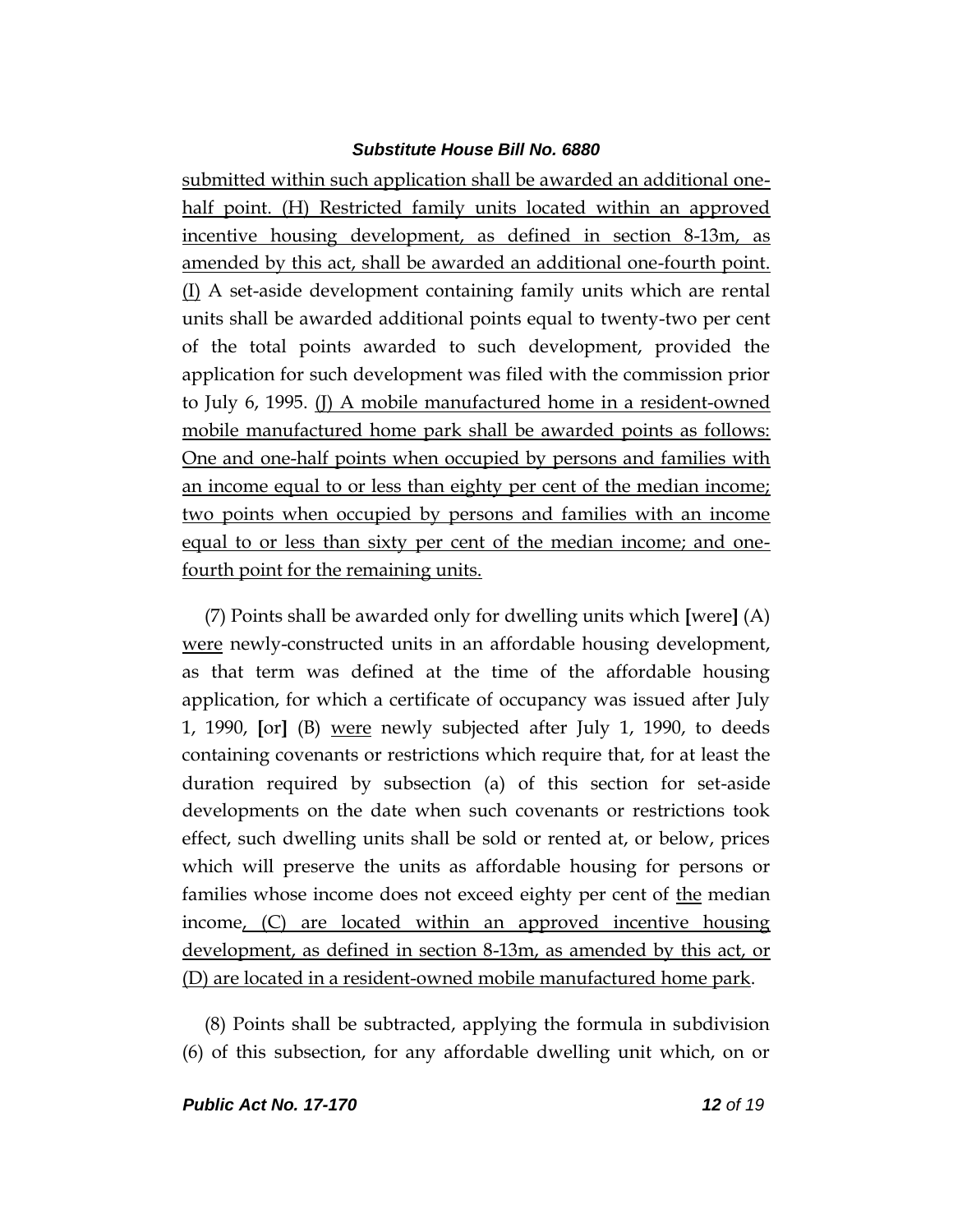after July 1, 1990, was affected by any action taken by a municipality which caused such dwelling unit to cease being counted as an affordable dwelling unit.

(9) A newly-constructed unit shall be counted toward a moratorium when it receives a certificate of occupancy. A newly-restricted unit shall be counted toward a moratorium when its deed restriction takes effect.

(10) The affordable housing appeals procedure shall be applicable to affordable housing applications filed with a commission after a threeyear moratorium expires, except (A) as otherwise provided in subsection (k) of this section, or (B) when sufficient unit-equivalent points have been created within the municipality during one moratorium to qualify for a subsequent moratorium.

(11) The commissioner shall, within available appropriations, adopt regulations in accordance with chapter 54 to carry out the purposes of this subsection. Such regulations shall specify the procedure to be followed by a municipality to obtain a moratorium, and shall include the manner in which a municipality is to document the units to be counted toward a moratorium. A municipality may apply for a moratorium in accordance with the provisions of this subsection prior to, as well as after, such regulations are adopted.

(m) The commissioner shall, pursuant to regulations adopted in accordance with the provisions of chapter 54, promulgate model deed restrictions which satisfy the requirements of this section. A municipality may waive any fee which would otherwise be required for the filing of any long-term affordability deed restriction on the land records.

Sec. 2. (NEW) (*Effective from passage*) (a) At least once every five years, each municipality shall prepare or amend and adopt an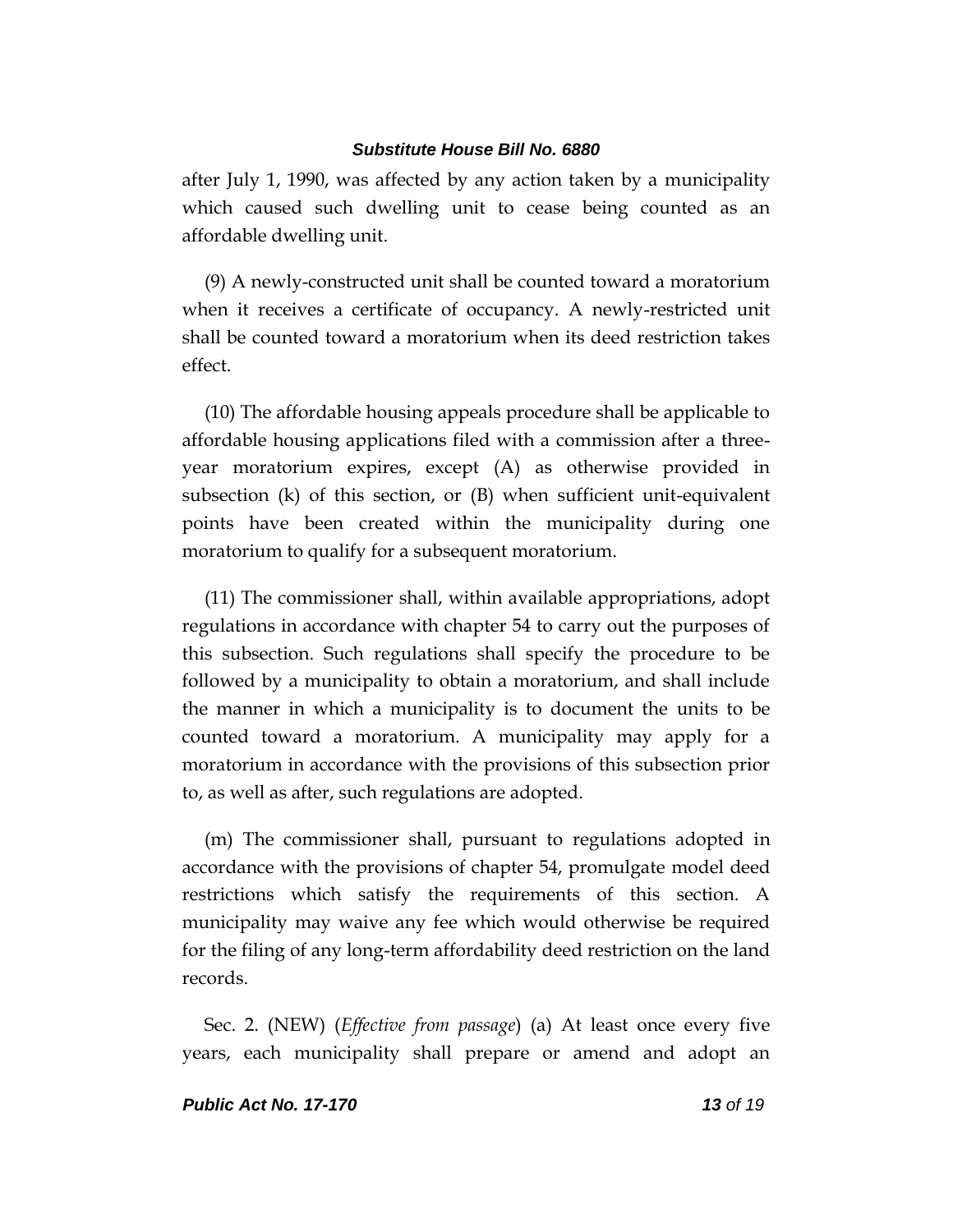affordable housing plan for the municipality. Such plan shall specify how the municipality intends to increase the number of affordable housing developments in the municipality.

(b) The municipality may hold public informational meetings or organize other activities to inform residents about the process of preparing the plan. If the municipality holds a public hearing, at least thirty-five days prior to the public hearing on the adoption, the municipality shall file in the office of the town clerk of such municipality a copy of such draft plan or any amendments to the plan, and if applicable, post such draft plan on the Internet web site of the municipality. After adoption of the plan, the municipality shall file the final plan in the office of the town clerk of such municipality and, if applicable, post the plan on the Internet web site of the municipality.

(c) Following adoption, the municipality shall regularly review and maintain such plan. The municipality may adopt such geographical, functional or other amendments to the plan or parts of the plan, in accordance with the provisions of this section, as it deems necessary. If the municipality fails to amend such plan every five years, the chief elected official of the municipality shall submit a letter to the Commissioner of Housing that explains why such plan was not amended.

Sec. 3. Subdivision (12) of section 8-13m of the general statutes is repealed and the following is substituted in lieu thereof (*Effective from passage, and applicable to any final determination of eligibility for an incentive housing zone or any grant that has not yet been approved under section 8-13x of the general statutes as of the effective date of this section*):

(12) "Median income" means, after adjustments for household size, the lesser of the state median income or the area median income as determined by the United States Department of Housing and Urban Development for the municipality in which an approved incentive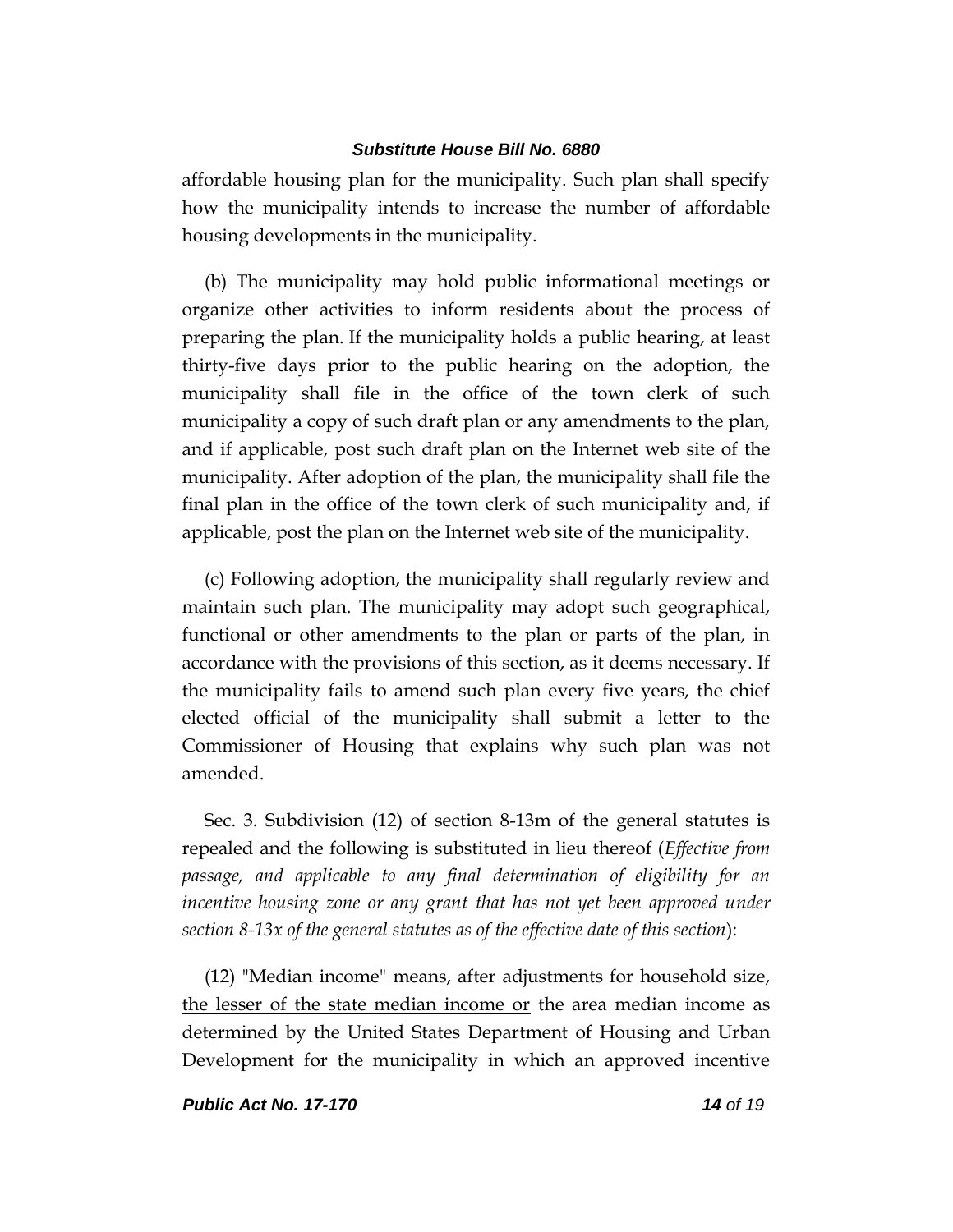housing zone or development is located.

Sec. 4. Subsection (l) of section 8-30g of the general statutes, as amended by section 1 of this act, is repealed and the following is substituted in lieu thereof (*Effective October 1, 2022*):

(l) (1) Except as provided in subdivision (2) of this subsection, the affordable housing appeals procedure established under this section shall not be applicable to an affordable housing application filed with a commission during a moratorium, which shall commence after (A) a certification of affordable housing project completion issued by the commissioner is published in the Connecticut Law Journal, or (B) notice of a provisional approval is published pursuant to subdivision (4) of this subsection. Any such moratorium shall be for a period of four years, except that for any municipality that has (i) twenty thousand or more dwelling units, as reported in the most recent United States decennial census, and (ii) previously qualified for a moratorium in accordance with this section, any subsequent moratorium shall be for a period of five years. Any moratorium that is in effect on October 1, 2002, is extended by one year.

(2) Such moratorium shall not apply to (A) affordable housing applications for assisted housing in which ninety-five per cent of the dwelling units are restricted to persons and families whose income is less than or equal to sixty per cent of the median income, (B) other affordable housing applications for assisted housing containing forty or fewer dwelling units, or (C) affordable housing applications which were filed with a commission pursuant to this section prior to the date upon which the moratorium takes effect.

(3) Eligible units completed after a moratorium has begun may be counted toward establishing eligibility for a subsequent moratorium.

(4) (A) The commissioner shall issue a certificate of affordable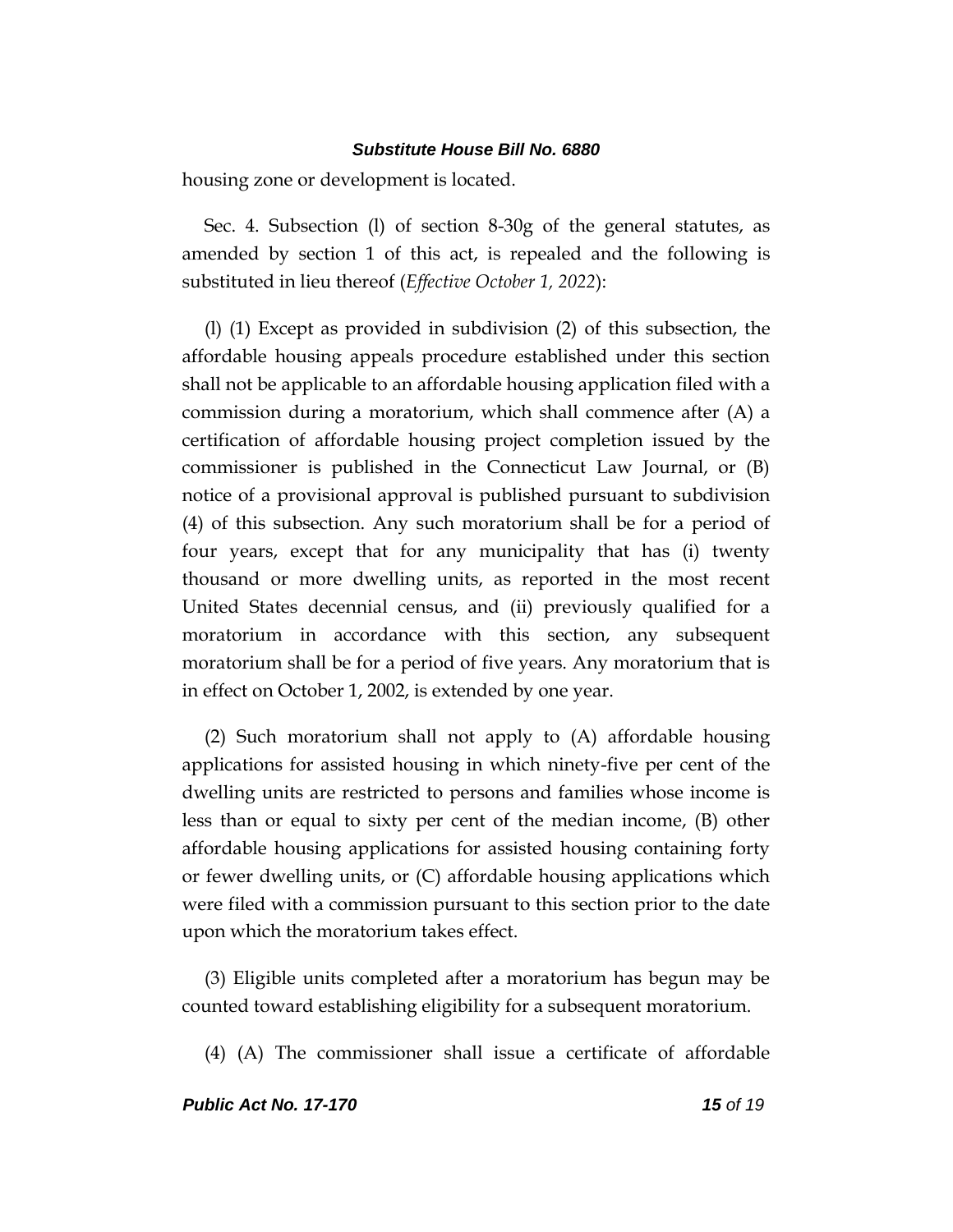housing project completion for the purposes of this subsection upon finding that there has been completed within the municipality one or more affordable housing developments which create housing unitequivalent points equal to (i) the greater of two per cent of all dwelling units in the municipality, as reported in the most recent United States decennial census, or **[**fifty**]** seventy-five housing unit-equivalent points, or (ii) for any municipality that has (I) adopted an affordable housing plan in accordance with section 2 of this act, (II) twenty thousand or more dwelling units, as reported in the most recent United States decennial census, and (III) previously qualified for a moratorium in accordance with this section, one and one-half per cent of all dwelling units in the municipality, as reported in the most recent United States decennial census.

(B) A municipality may apply for a certificate of affordable housing project completion pursuant to this subsection by applying in writing to the commissioner, and including documentation showing that the municipality has accumulated the required number of points within the applicable time period**.** Such documentation shall include the location of each dwelling unit being counted, the number of points each dwelling unit has been assigned, and the reason, pursuant to this subsection, for assigning such points to such dwelling unit**.** Upon receipt of such application, the commissioner shall promptly cause a notice of the filing of the application to be published in the Connecticut Law Journal, stating that public comment on such application shall be accepted by the commissioner for a period of thirty days after the publication of such notice. Not later than ninety days after the receipt of such application, the commissioner shall either approve or reject such application. Such approval or rejection shall be accompanied by a written statement of the reasons for approval or rejection**,** pursuant to the provisions of this subsection. If the application is approved, the commissioner shall promptly cause a certificate of affordable housing project completion to be published in the Connecticut Law Journal. If

*Public Act No. 17-170 16 of 19*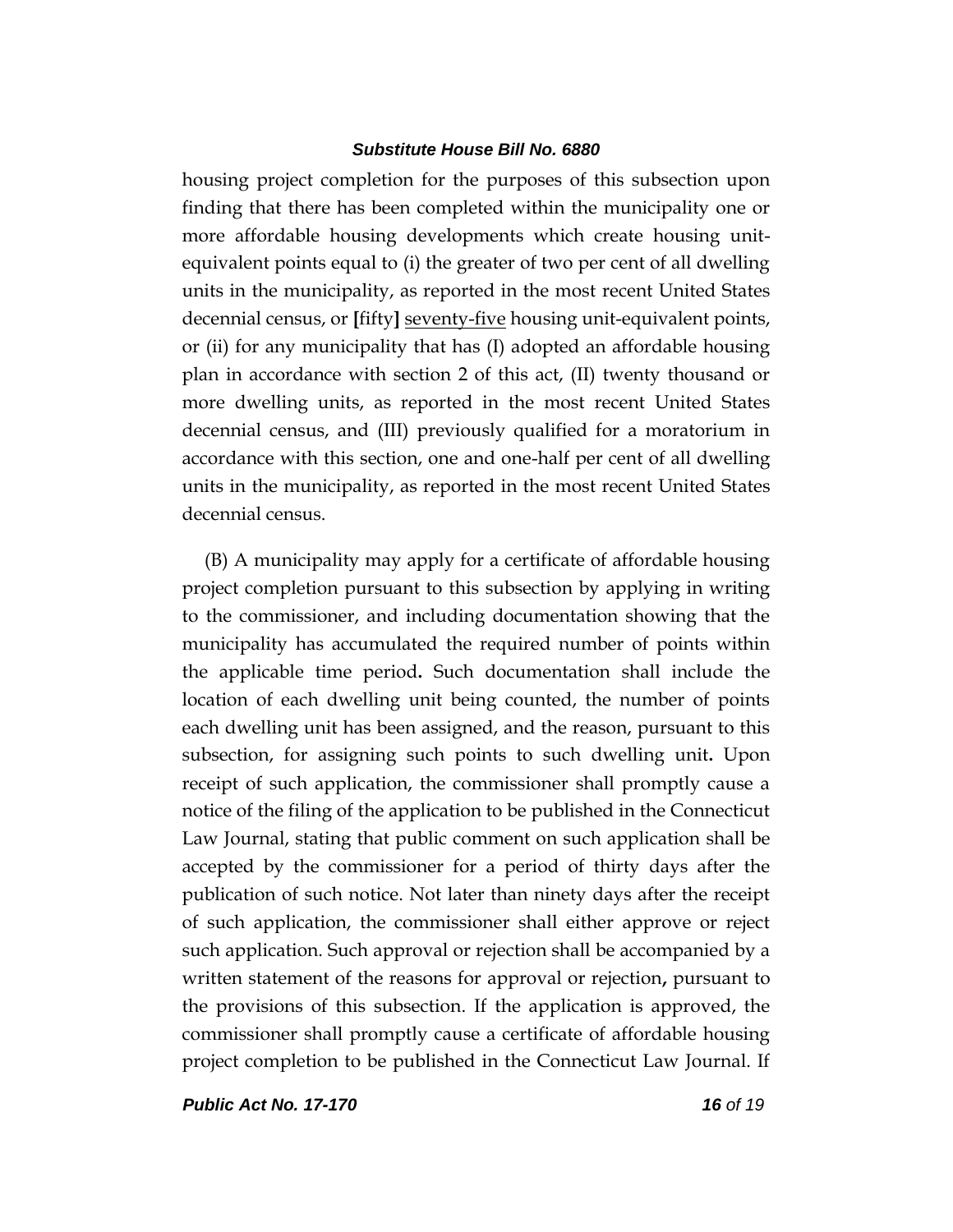the commissioner fails to either approve or reject the application within such ninety-day period, such application shall be deemed provisionally approved, and the municipality may cause notice of such provisional approval to be published in a conspicuous manner in a daily newspaper having general circulation in the municipality, in which case, such moratorium shall take effect upon such publication. The municipality shall send a copy of such notice to the commissioner**.** Such provisional approval shall remain in effect unless the commissioner subsequently acts upon and rejects the application, in which case the moratorium shall terminate upon notice to the municipality by the commissioner.

(5) For the purposes of this subsection, "elderly units" are dwelling units whose occupancy is restricted by age, "family units" are dwelling units whose occupancy is not restricted by age, and "resident-owned mobile manufactured home park" has the same meaning as provided in subsection (k) of this section.

(6) For the purposes of this subsection, housing unit-equivalent points shall be determined by the commissioner as follows: (A) No points shall be awarded for a unit unless its occupancy is restricted to persons and families whose income is equal to or less than eighty per cent of the median income, except that unrestricted units in a set-aside development shall be awarded one-fourth point each. (B) Family units restricted to persons and families whose income is equal to or less than eighty per cent of the median income shall be awarded one point if an ownership unit and one and one-half points if a rental unit. (C) Family units restricted to persons and families whose income is equal to or less than sixty per cent of the median income shall be awarded one and one-half points if an ownership unit and two points if a rental unit. (D) Family units restricted to persons and families whose income is equal to or less than forty per cent of the median income shall be awarded two points if an ownership unit and two and one-half points if a rental

*Public Act No. 17-170 17 of 19*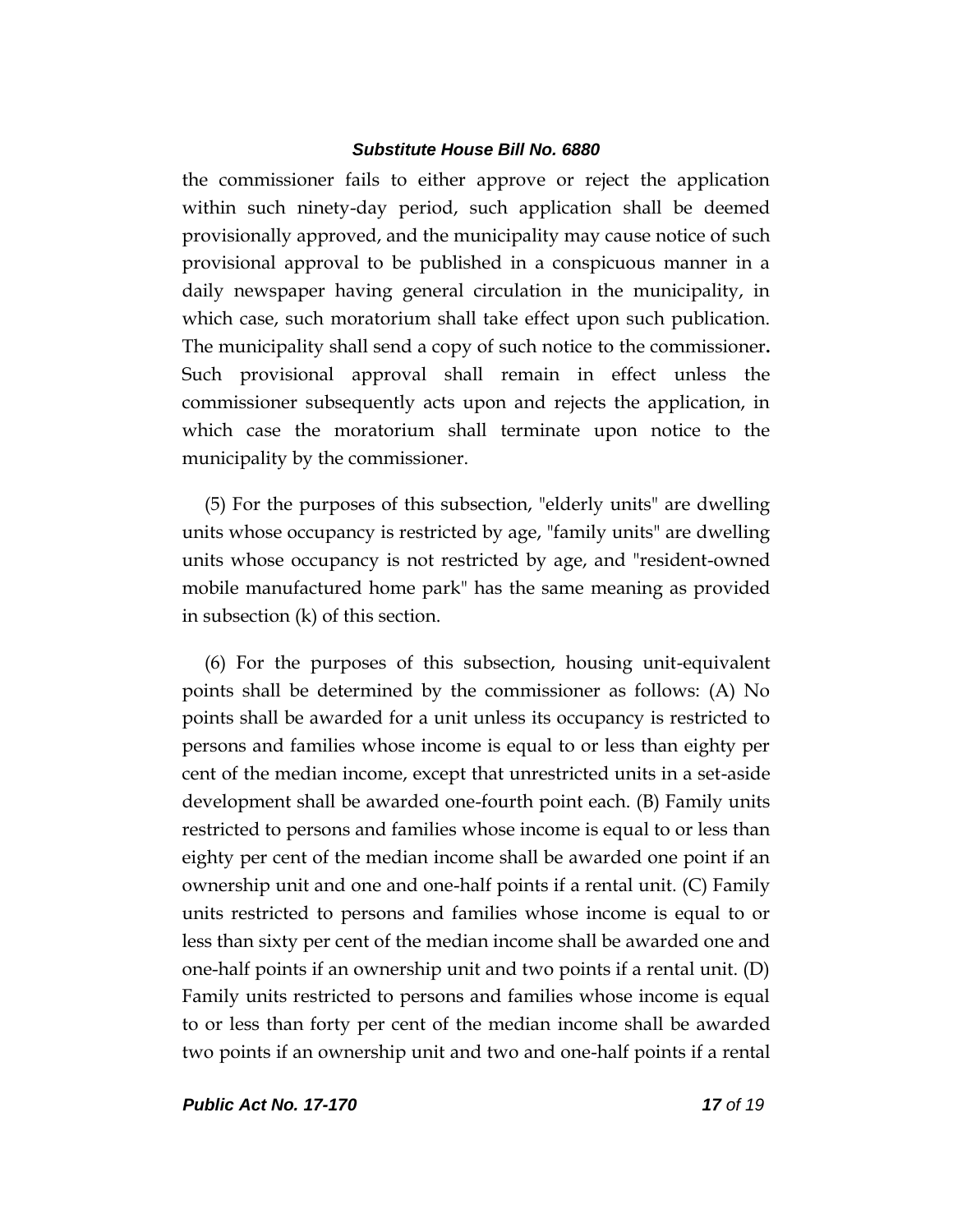unit. (E) **[**Restricted family units containing at least three bedrooms shall be awarded an additional one-fourth point. (F)**]** Elderly units restricted to persons and families whose income is equal to or less than eighty per cent of the median income shall be awarded one-half point. **[**(G) If at least sixty per cent of the total restricted units submitted by a municipality as part of an application for a certificate of affordable housing project completion are family units, any elderly units submitted within such application shall be awarded an additional onehalf point. (H) Restricted family units located within an approved incentive housing development, as defined in section 8-13m, as amended by this act, shall be awarded an additional one-fourth point. (I)**]** (F) A set-aside development containing family units which are rental units shall be awarded additional points equal to twenty-two per cent of the total points awarded to such development, provided the application for such development was filed with the commission prior to July 6, 1995. **[**(J)**]** (G) A mobile manufactured home in a resident-owned mobile manufactured home park shall be awarded points as follows: One and one-half points when occupied by persons and families with an income equal to or less than eighty per cent of the median income; two points when occupied by persons and families with an income equal to or less than sixty per cent of the median income; and one-fourth point for the remaining units.

(7) Points shall be awarded only for dwelling units which (A) were newly-constructed units in an affordable housing development, as that term was defined at the time of the affordable housing application, for which a certificate of occupancy was issued after July 1, 1990, (B) were newly subjected after July 1, 1990, to deeds containing covenants or restrictions which require that, for at least the duration required by subsection (a) of this section for set-aside developments on the date when such covenants or restrictions took effect, such dwelling units shall be sold or rented at, or below, prices which will preserve the units as affordable housing for persons or families whose income does

*Public Act No. 17-170 18 of 19*